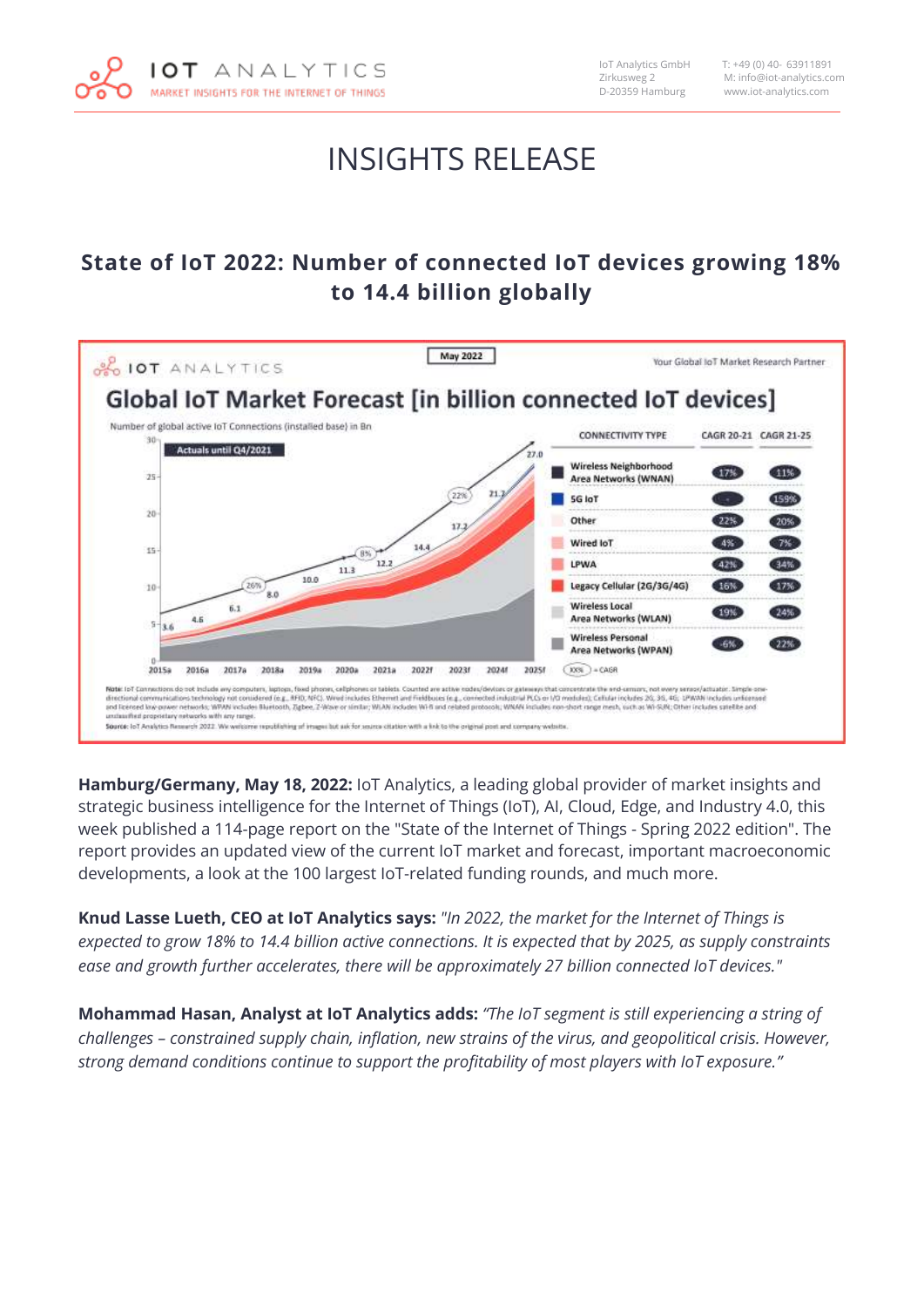# IOT CONNECTIONS MARKET UPDATE—MAY 2022

The chip shortage continues to slow the Internet of Things (IoT) market recovery, according to our latest State of IoT—[Spring 2022](https://iot-analytics.com/product/state-of-iot-spring-2022/) report, released in May 2022. The number of global IoT connections grew by 8% in 2021 to 12.2 billion active endpoints, representing significantly lower growth than in previous years.

Despite a booming demand for IoT solutions and positive sentiment in the IoT community as well as in most IoT end markets, IoT Analytics expects the chip shortage's impact to the number of connected IoT devices to last well beyond 2023. Other headwinds for IoT markets include the ongoing COVID-19 pandemic and general supply chain disruptions. In 2022, the market for the Internet of Things is expected to grow 18% to 14.4 billion active connections. It is expected that by 2025, as supply constraints ease and growth further accelerates, there will be approximately 27 billion connected IoT devices.

Both the 2021 actuals and the current 2025 forecast for IoT devices are lower than previously estimated. (The previous estimate for 2021 was 12.3 billion connected IoT devices; the previous forecast for 2025 was 27.1 billion connected IoT devices).

Here is what impacted IoT connections in 2021, where we stand in 2022, and where we may be headed beyond 2022:

## IOT IN 2021: SELECTED IOT CONNECTION GROWTH HIGHLIGHTS

These are some key trends that impacted the growth of the number of connected IoT devices in 2021:

- 1. **LPWA networks expanded, especially those using NB-IoT technology**. NB-IoT adoption (finally) took off, with connections growing by 61% YoY, driven by a wide variety of implementations, most notably in the areas of water and gas metering.
- 2. **Users are moving away from legacy 2G/3G toward 4G/5G IoT**. 4G IoT connections grew by 24% due to higher adoption of LTE Cat 1-, Cat 4-, and Cat 6-based chipsets. For many implementations, LTE Cat 1 bis is becoming an alternative to the aforementioned LPWA technologies.
- 3. **The chip shortage continued to slow the market recovery** (see above).
- 4. **COVID-19 continued to impact products and supply chains**. In 2021, ongoing (local) COVID-19 restrictions resulted in many new and severe supply chain issues, such as a lack of vessels, trucks, and shipping containers and port congestion.

## IOT IN 2022: CURRENT MARKET SENTIMENT

The current business sentiment for companies in digital and IoT remains predominantly positive although coming down from Q4 2021 highs. There is widespread acknowledgment that Covid-19 had an overall positive effect on the accelerated adoption of IoT technologies. This is confirmed by quotes from CEOs of IoT vendors and a sentiment analysis of earnings calls. The highest sentiments are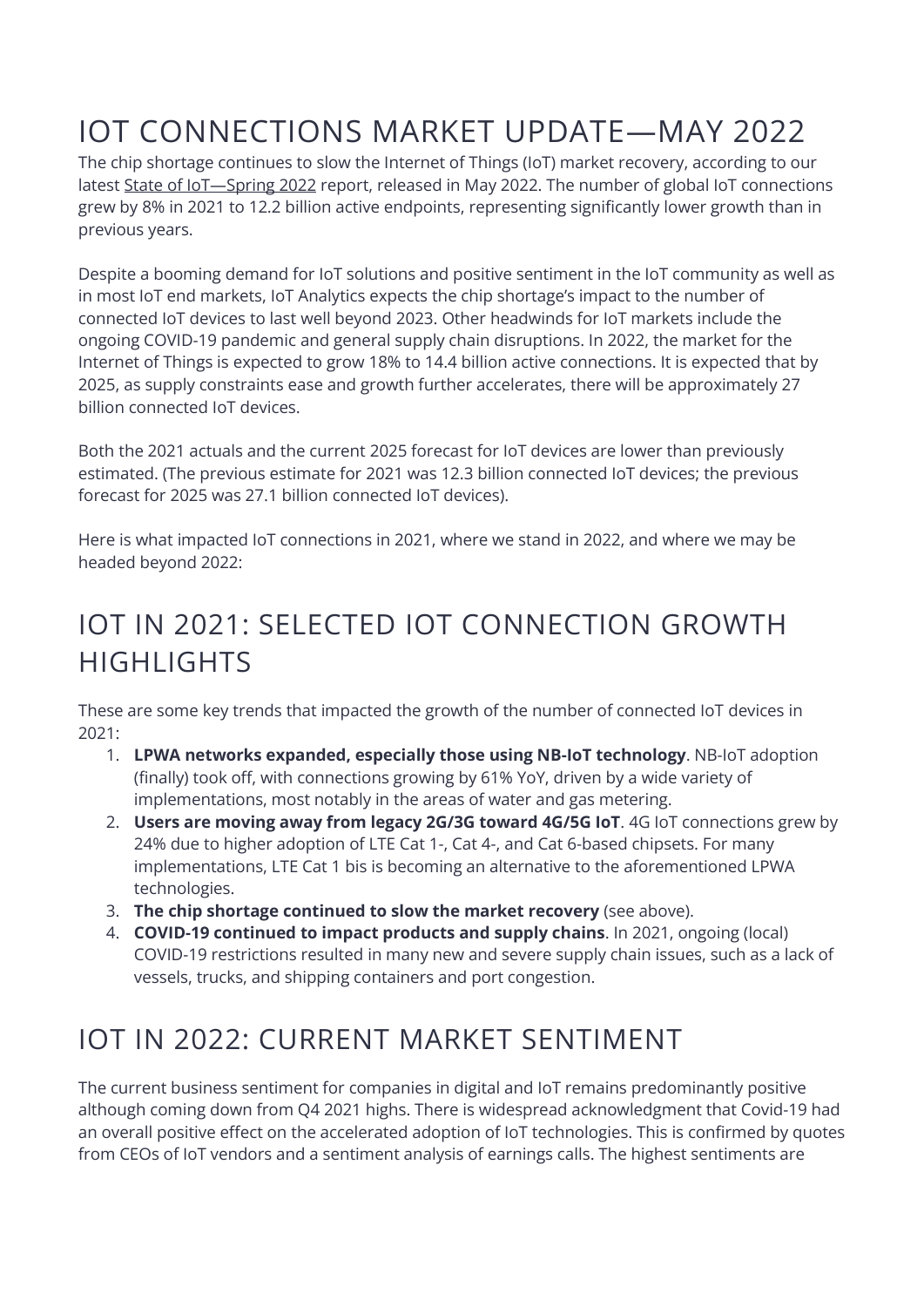found in companies offering connectivity services (sentiment score of 117), general software (115), cybersecurity (113), and cloud (113).

"*Robust demand was again widespread across our end markets [in Q1 2022]. [] Overall, we continue to forecast favorable demand conditions to hold throughout the second half of this calendar year*. " Phil Gallagher, CEO at Avnet – April 27, 2022

"*We are seeing continued momentum in key IoT markets, including industrial, enterprise, energy and first responder as more companies are collecting business-critical data from the edge of the network. The COVID-19 pandemic has accelerated Industry 4.0*." " Phil Brace, CEO at Sierra Wireless (May 12, 2022)

From a regional point of view, sentiment in North America is leading (116), with APAC (103) lagging, specifically China, where fresh COVID-19 lockdowns are seen as a key threat to business growth in the region.

### IOT BEYOND 2022: KEY MACRO THEMES AFFECTING THE IOT DEVICE FORECAST GOING FORWARD

In our latest research, we highlight and discuss eight key macro themes to watch, many of which are interrelated. Here is a selection:

- 1. Inflation. Global growth forecasts are declining as inflation intensifies to >5% p.a. in most major economies of the world, raising expectations of increasing interest rates and a subsequent cooling down of the economy.
- 2. The ongoing war in Ukraine. The war in Ukraine is adding to supply disruptions and inflation concerns. The Minister of State for Electronics and Information Technology in India, Rajeev Chandrasekhar, for example, stated: "The Russia-Ukraine conflict has impacted supply chains in numerous sectors, including the semiconductor industry. The conflict may have particular impact on the supply of Neon and Hexafluorobutadiene gases, which are essential element[s] to manufacture semiconductor chips, as these are used in the lithography processes for chip production."
- 3. The war for digital talent. Many companies are facing a massive challenge finding skilled labor to move ahead full force with digital transformation, AI, IoT, and cloud projects. IoT Analytics tracks online job ads on an ongoing basis. The number of job ads that included "IoT" grew by +32% between July 2021 and April 2022. Job ads including "AI" (+48%), "Edge Computing" (+53%), and "5G" (+52%) were in even higher demand.

As a result of some of these macro factors, particularly inflation, companies are forced to focus more on operational efficiency to neutralize cost pressures and ensure supply to customers.